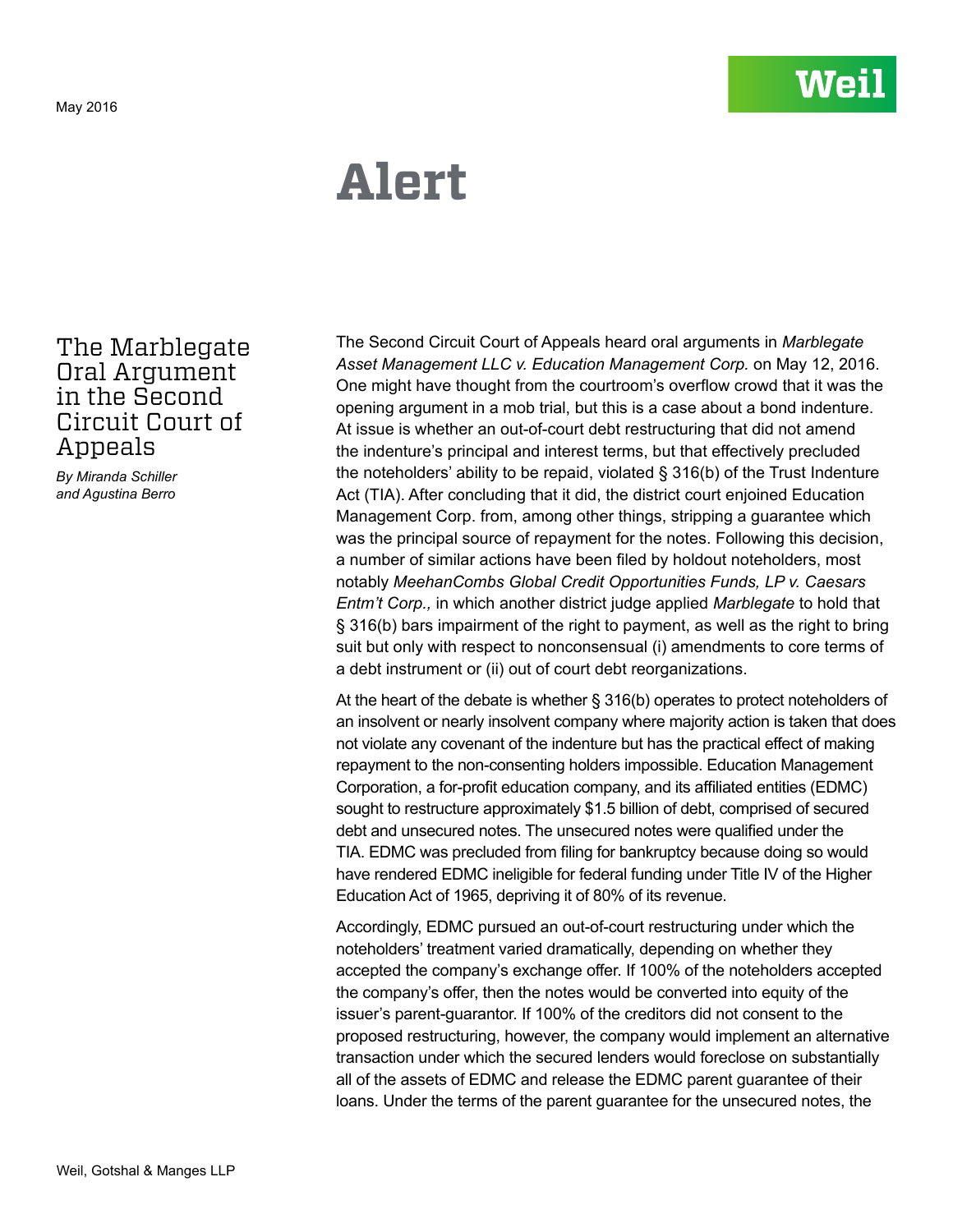guarantee could be released either by majority vote of the unsecured noteholders or by the secured lenders. For this reason, the offering circular for the notes warned investors not to assign any value to the parent guarantee. While the transaction did not amend the actual terms of the unsecured notes, it was designed to ensure that any noteholder who dissented from the out-of-court restructuring would receive no payment on its notes and would be left with only claims against a worthless subsidiary.

Based on questions that were asked of all three counsel who presented argument, the court appears interested in whether there is a way to limit the *Marblegate* holding. The answer from the appellants was an unequivocal no; Marblegate, on the other hand, said the case was a "Black Swan," unlikely to reoccur.<sup>1</sup> But as the appellants pointed out, more noteholder actions have been filed for alleged § 316(b) violations in the wake of *Marblegate*  than in the preceding 70 years since the passage of the TIA in 1939.<sup>2</sup> Another question that all counsel were asked was the meaning of the word "impairment" in § 316(b), which provides that "the right of any holder… to receive payment of the principal [] and interest…shall not be impaired or affected without the consent of such holders…." Appellants argued that these words have a settled meaning based on decades of practice and the TIA's legislative history. Marblegate argued in favor of a literal, plain English meaning, as one member of the panel suggested it should have.

## **Appellant – Education Management's Argument**

Education Management opened by arguing that § 316(b) serves an important but limited function: it prohibits majority bondholders from collusively modifying an indenture's payment terms. That is, the statute only protects the right to receive payment. The right to receive payment is necessarily defined by the indenture itself. Nothing in the TIA prevents parties from placing conditions on the right to payment. In this case, there were two critical conditions: one, the indenture explicitly recognized that secured lenders could foreclose on the issuer's assets. Two, the indenture explicitly recognized that guarantees could be released by secured creditors.

Judge Lohier asked whether the company contended that Marblegate was not injured. The gist of counsel's response is that the noteholders bargained for what they got: there were conditions to the right to payment.

Judge Straub asked how noteholders' rights were not impaired within the meaning of § 316(b): in "laymen's terms, impaired means diminished" and § 316(b) says nothing about the terms of the indenture having to be rewritten or formally amended. Counsel explained that the "right" stems, and is limited, by the language of the indenture and cited legislative history noting that the purpose of  $\S$  316(b) is to "prohibit provisions authorizing a majority to force a non-consenting security holder to accept a reduction of his claim."

Judge Cabranes questioned that answer and read from § 316(b)'s legislative history, that it is "designed to place a check or control over the majority forcing on the minority a debt readjustment plan" and asked, "isn't that exactly what took place here?" Counsel responded that it wasn't for two reasons: (1) there was no majority action and (2) there was no debt readjustment because debt readjustment only refers to sections of the contract that deal with principal and interest.

Counsel was asked to explain the company's position that the district court's decision lacks "a limiting principle." He replied that the attempt to limit the holding to restructurings is not workable: "since the decision was issued, there have been a slew of lawsuits challenging all sorts of restructuring transactions under § 316(b)."

Judge Cabranes inquired whether a holding that § 316(b) forbids only transactions that amount to a "comprehensive restructuring of all of the issuer's debt" would be an appropriate way to limit the holding of *Marblegate*. Counsel replied that this limiting principle is untethered from the statute and has no statutory basis.

Judge Cabranes asked how Marblegate's reading of the statute would have a chilling effect on the bond market. Counsel pointed out that the decision has already caused a lot of uncertainty and cited a recent article which reported that "out-of-court restructurings have ground to a halt" because "law firms are too afraid to issue opinions." The court requested a copy of the article.<sup>3</sup>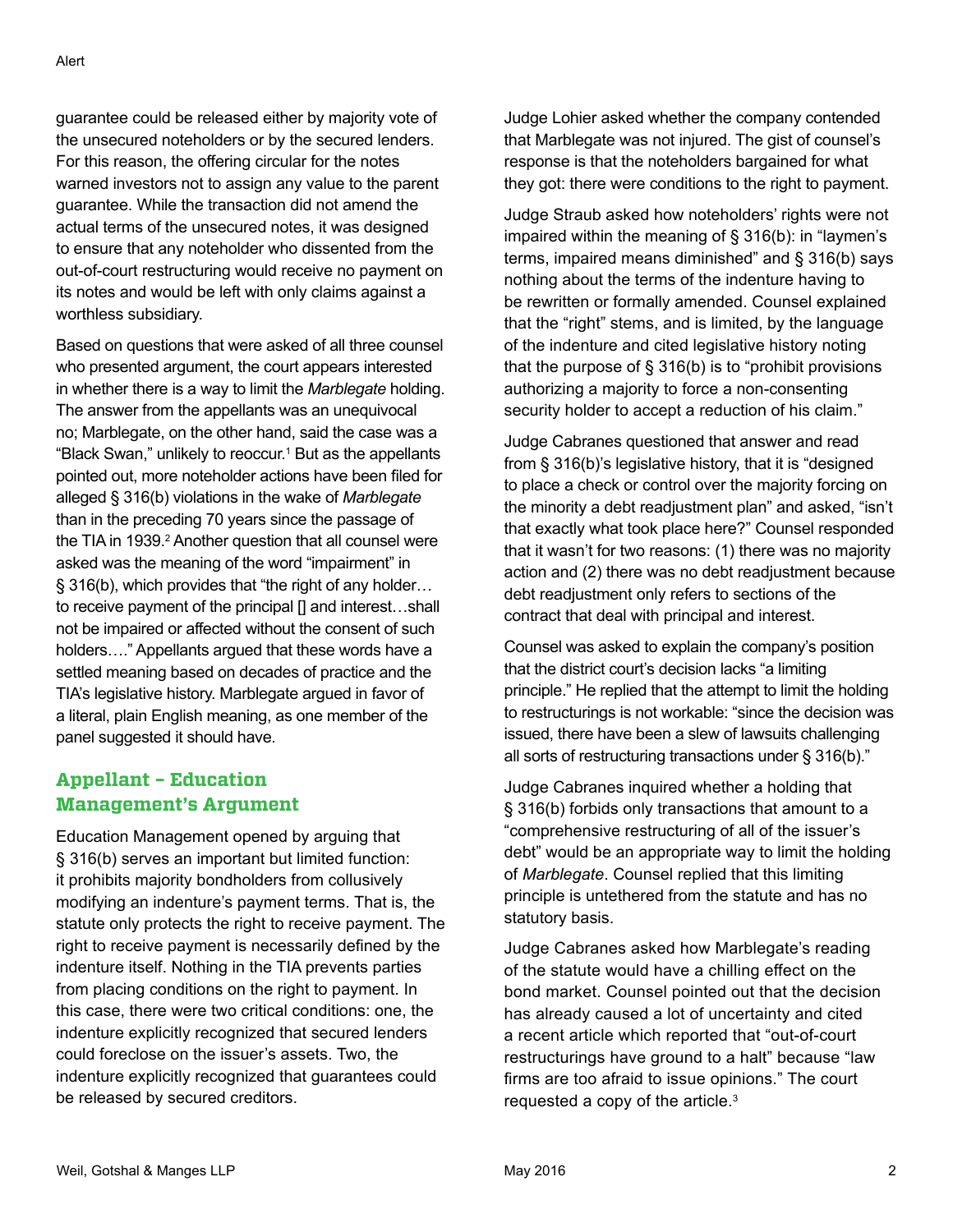Judge Straub asked whether, under the company's interpretation of the TIA, "anything goes" in an out-ofcourt restructuring as long the majority bondholders don't change the interest and principal payment terms. Counsel explained that investors assume whatever risks are contained in the indenture. Judge Lohier noted that, while the right may come to nothing, the right itself to pursue a claim was not extinguished here.

### **The Secured Creditors**

Counsel for the secured creditors explained the impact of the *Marblegate* decision on her clients, effectively depriving them of their ability to foreclose on the collateral securing their loan. In this unusual case, foreclosure would have triggered a change of control under their credit agreement, resulting in a termination of the company's federal funding, which is the source of nearly 80% of its revenue. Marblegate, on the other hand, which may be on the cusp of recouping its entire investment following the next interest payment, stood to profit from its investment. Counsel pointed out that the decision had significantly reduced out-of-court restructurings by giving holdouts an effective remedy of a 100% recovery.

### **Marblegate**

Counsel for Marblegate argued that the transaction entailed a comprehensive reordering of the company's capital structure that was designed to coerce all holders to exchange their notes for equity or risk being left with a worthless note. He argued that there is an easy fix for companies seeking to issue debt: they can simply opt out of qualifying their indentures under the TIA and sell only to sophisticated investors. However, if a company reaps the benefits of qualifying its notes, it should not complain that it needs to honor the TIA's qualifications.

While many companies have chosen not to qualify their bond debt after *Marblegate* and expressly exclude § 316(b) from their indentures, this does not address the billions of dollars of bond debt that *is* qualified under the TIA and does not come due for years in the future.

Judge Lohier questioned whether the rights of the holdouts were actually violated, since their indenture included a provision allowing for the guarantee to be released under certain circumstances. "Weren't these steps contemplated in the indenture?" he asked.

Judge Lohier also asked whether there was a way to limit the district court's decision. Counsel for *Marblegate* said that the court should follow the same limiting principle in *Mechala*, that is, if the transaction was directly intended to impair the notes, then it violates the statute. In this case, the offering memorandum for the exchange offer warned that nonconsenting noteholders would be left with worthless notes if they did not consent to the exchange.

Over the last few decades, the Second Circuit has issued only a handful of decisions concerning restructurings that were challenged by noteholders: mostly notably, *Sharon Steel and First Millennium*. 4 Because the vast majority of bond indentures are governed by New York law, but disputes between issuers and their noteholders are regularly litigated in courts around the country, the Second Circuit's decisions in this area continue to be widely cited by other courts. The *Marblegate* decision is expected to provide a useful guidepost for counseling clients who wish to engage in consensual out-of-court restructurings of their bond debt. The decision will likely be of interest to the class action plaintiffs' securities bar which, following *Marblegate*, has begun to bring class actions on behalf of noteholders under  $\S 316(b)$ .<sup>5</sup>

- 1. The Black Swan reference is to the unique facts of *Marblegate, i.e.* that EDMC is effectively ineligible for Chapter 11 because 80% of its revenue is derived from Title IV federal funds and a bankruptcy would terminate further funding.
- 2. The only other case with a similar holding, *Federated Strategic Income Fund v. Mechala Grp. Jamaica Ltd.,*  1999 WL 993648 (S.D.N.Y. Nov. 2, 1999), was described by the appellant as an unpublished outlier which has been criticized and not followed.
- 3. Ben H. Logan, *The Trust Indenture Act, Debt Restructuring and Reorganization Tourism (Part I),* 36 No. 3 Bankruptcy Law Letter 1 (March 2016).
- 4. *See Bank of New York v. First Millennium, Inc.,* 607 F.3d 905 (2d Cir. 2010); *Sharon Steel Corp. v. Chase Manhattan Bank, N.A.,* 691 F.2d 1039 (2d Cir. 1982)
- 5. *See e.g. Barkau v. California Resources Corp.,* No. 16-cv-02971 (S.D.N.Y. 2016); *Cummings v. Chesapeake Energy Corp.,* No. 16-cv-02338 (S.D.N.Y. 2016).